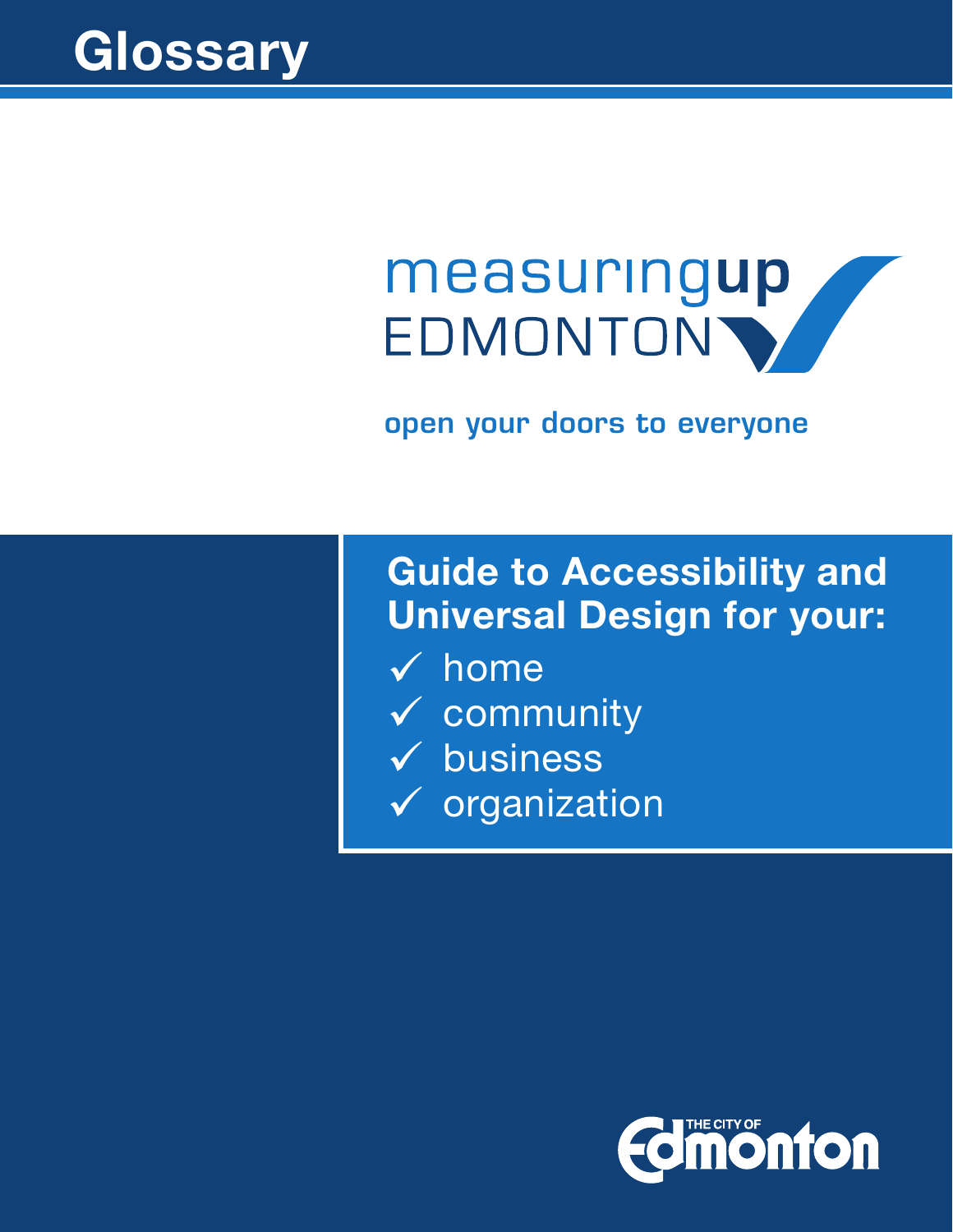City of Edmonton • 2011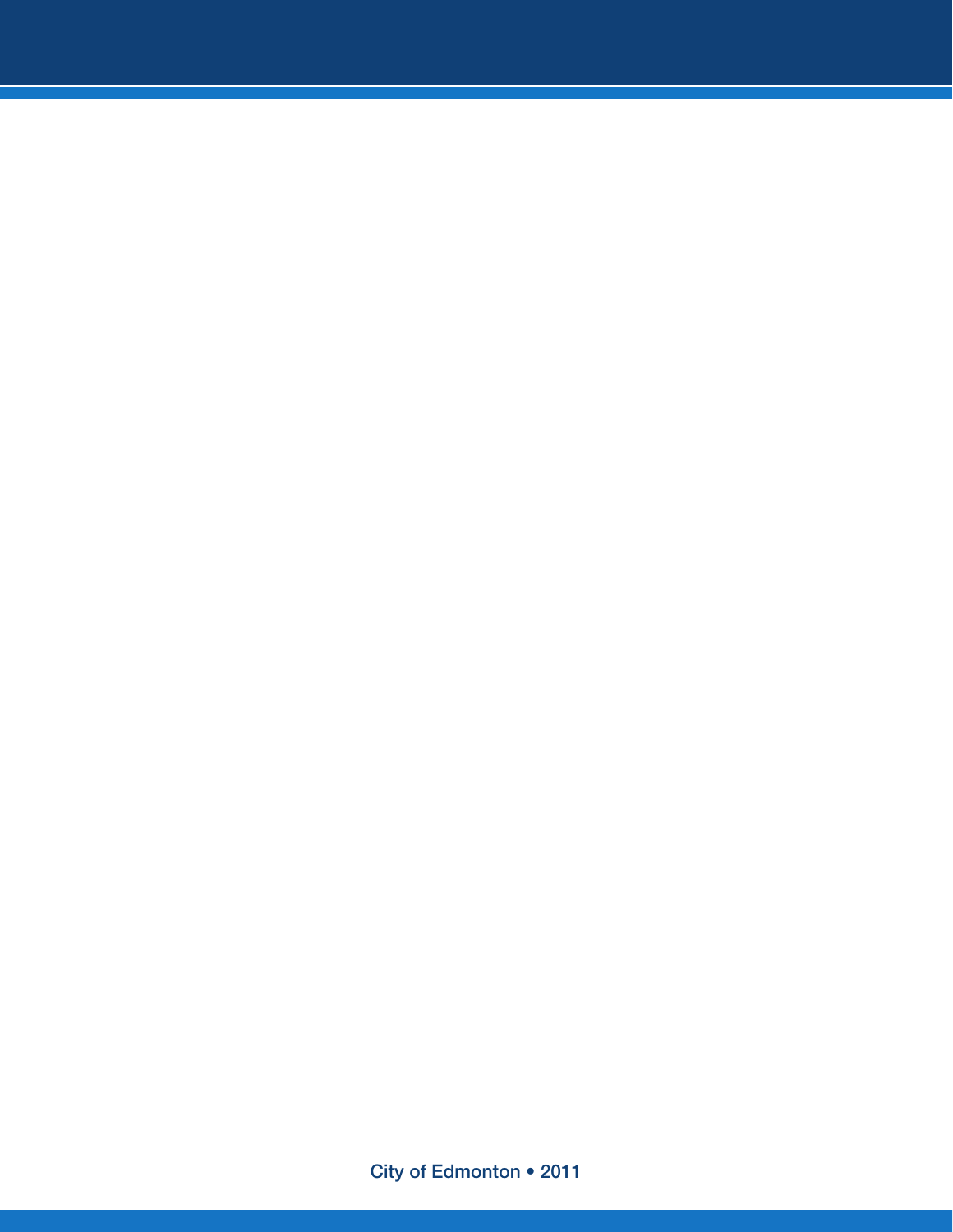#### Access

The ability and freedom to enter, approach, use or communicate with a facility, agency or individual.

#### Accessible

The ability or ease that a person with a physical, developmental or sensory disability, or with limited language skills, may approach, enter and use buildings, facilities and services, as well as receive or send communication or information.

(Alberta Barrier Free Design Guide 2008, p 93)

### Adaptable

Environments, products and services that can be modified to accommodate a range of individual needs. (Measuing Up Vancouver 1)

# Age Friendly Design

Policies, services, settings and structures which support all ages and enable people to age actively. It recognizes the wide range of needs, capacities and preferences of older people and promotes their inclusion and contribution to all areas of community life.

#### Assistive Devices

Any equipment, technology, instruments or products that are adapted or specially designed to meet the unique needs of individuals.



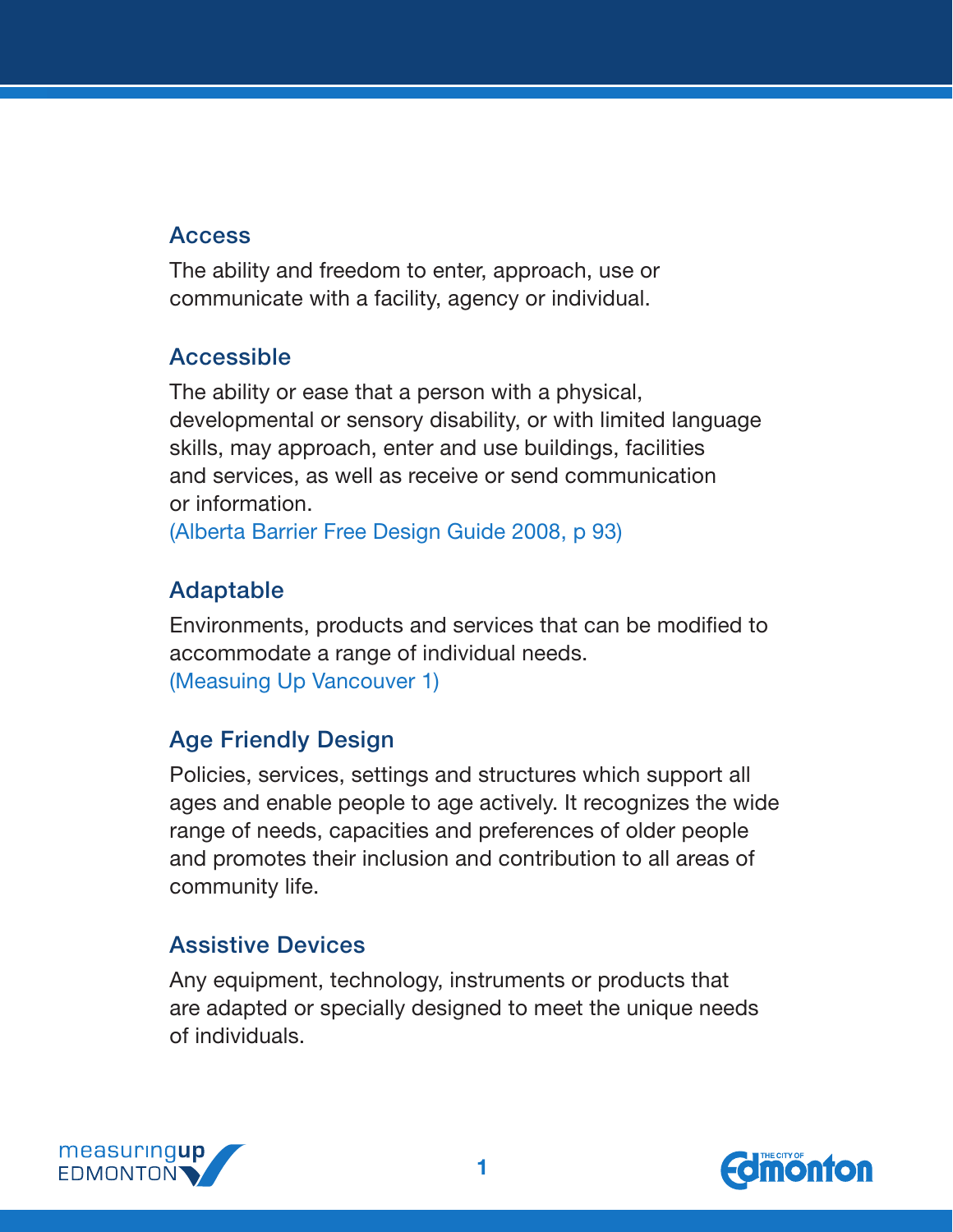#### **Barriers**

Obstacles that exclude people, hinder progress, prevent an individual from fully participating in or limit their access to certain programs, services, or environments.

#### Barrier Free

The absence of obstacles in an environment, therefore safer and easier access to buildings and the use of those buildings, related facilities and services for all persons. (Alberta Barrier Free Design Guide, p 93)

#### Best Practice

Exemplary techniques or models that present an ideal solution to a given problem or area of weakness, or go beyond the minimum requirement in a given area.

#### Built Environment

All structures and human-made surroundings.

#### **Choice**

The ability to select the best or most favorable preference from a wide range of options.



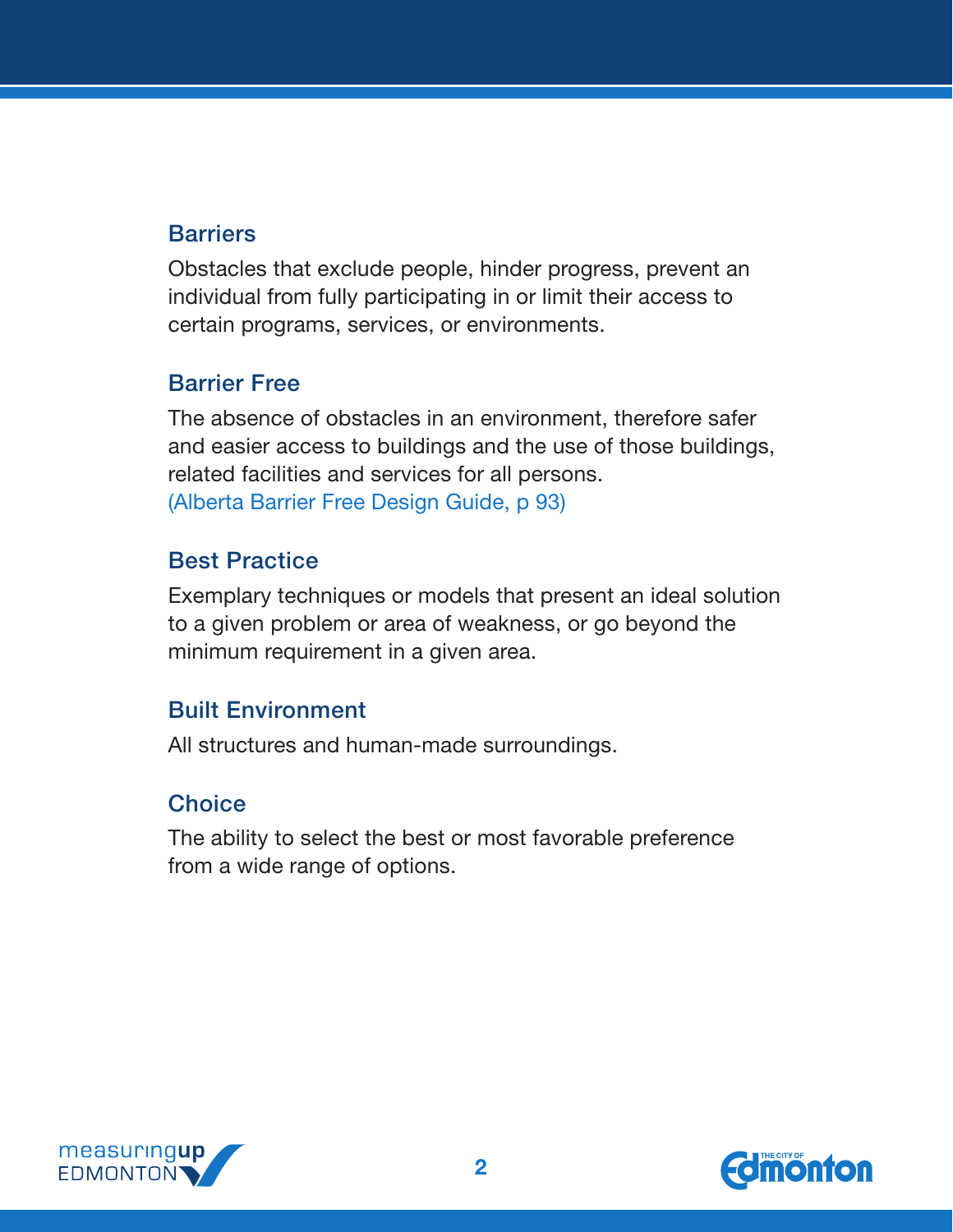# **Community**

Groups that revolve around and are formed by shared beliefs, values, resources, locations, needs and goals. All people are a part of numerous communities that extend beyond their geographical location.

#### **Disability**

An umbrella term covering impairments, activity limitations, and participation restrictions…thus disability is a complex phenomenon, reflecting an interaction between features of a person's body and features of the society in which he or she lives.

(WHO <http://www.who.int/topics/disabilities/en/>)

#### **Diversity**

The range of human difference which makes each individual unique.

#### Flex Housing

A concept in housing that incorporates, at the design and construction stage, the ability to make future changes easily and with minimum expense, to meet the evolving needs of its occupants.

(CMHC: http://www.cmhc-schl.gc.ca/en/co/buho/flho/ flho\_001.cfm)



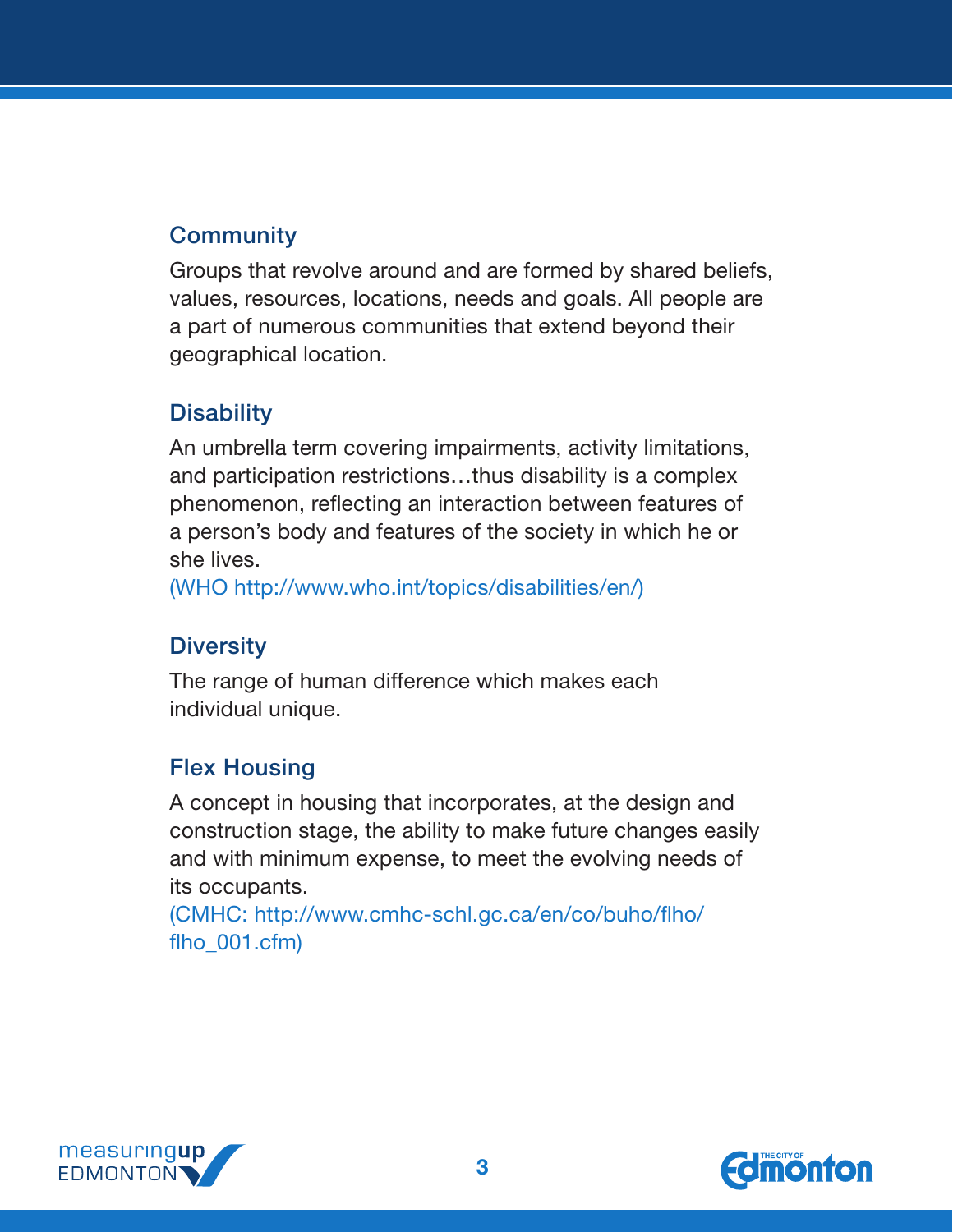#### **Handicap**

A disadvantage caused by an interaction between environmental conditions and an individual, and not simply inherent in the person. (Inclusive Leisure Studies, John Dattilo, p 336)

#### Impairment

Any loss or limitation of developmental, sensory or physical structure of function, temporary or permanent.

#### Inclusion/Inclusive

Involving and valuing human differences while welcoming and facilitating the participation of everyone.

#### Multiple Formats

Providing information in a variety of communication forms to make it accessible to people with diverse needs. (Measuring Up Vancouver)

#### Personal Supports

Any services, equipment or assistive devices used by an individual to accomplish daily and necessary tasks.